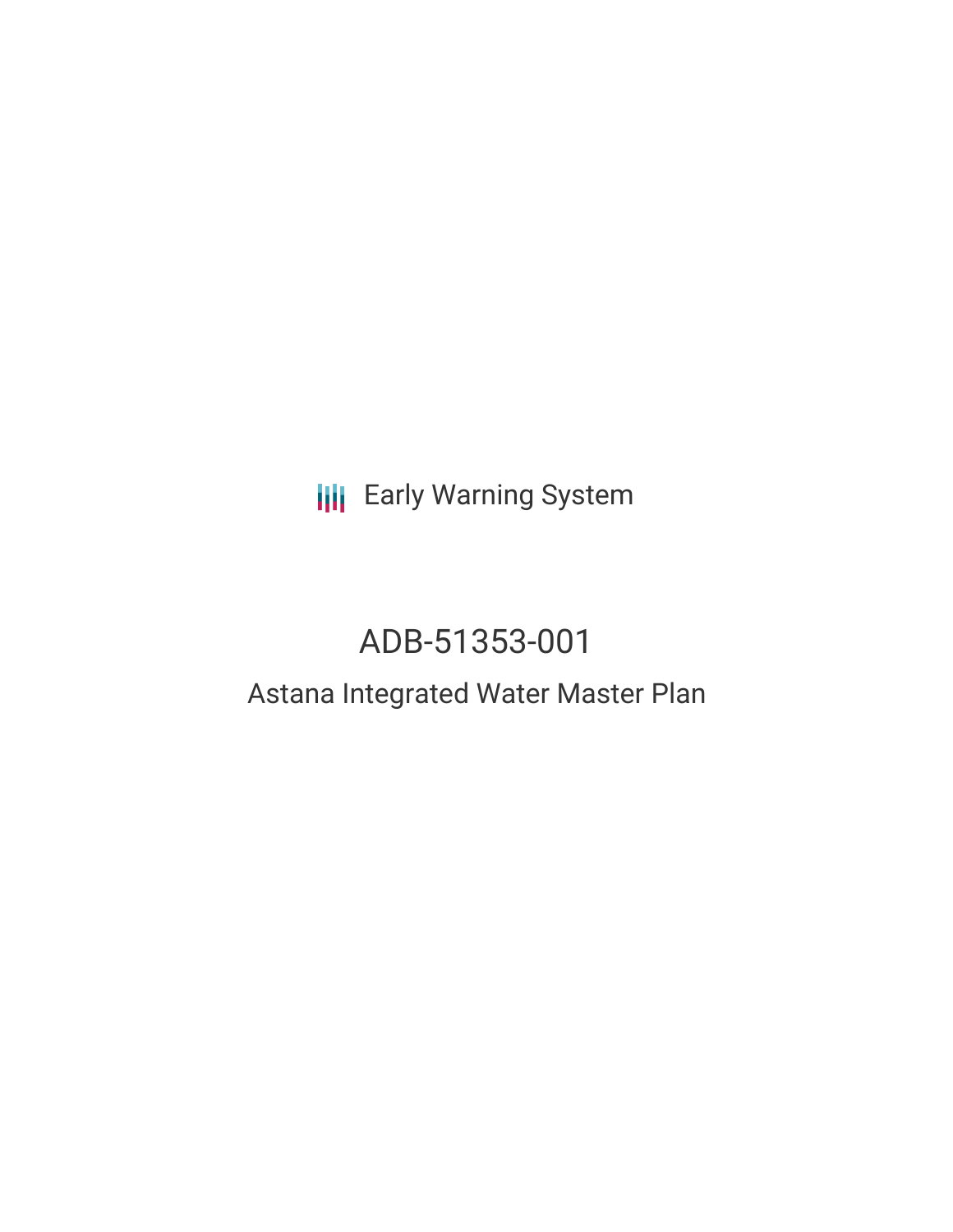

## **Quick Facts**

| <b>Countries</b>               | Kazakhstan                                                      |
|--------------------------------|-----------------------------------------------------------------|
| <b>Specific Location</b>       | Astana                                                          |
| <b>Financial Institutions</b>  | Asian Development Bank (ADB)                                    |
| <b>Status</b>                  | Active                                                          |
| <b>Bank Risk Rating</b>        | U                                                               |
| <b>Voting Date</b>             | 2018-05-10                                                      |
| <b>Borrower</b>                | Astana City Akimat                                              |
| <b>Sectors</b>                 | Law and Government, Technical Cooperation, Water and Sanitation |
| <b>Investment Type(s)</b>      | <b>Advisory Services, Grant</b>                                 |
| <b>Investment Amount (USD)</b> | \$1.20 million                                                  |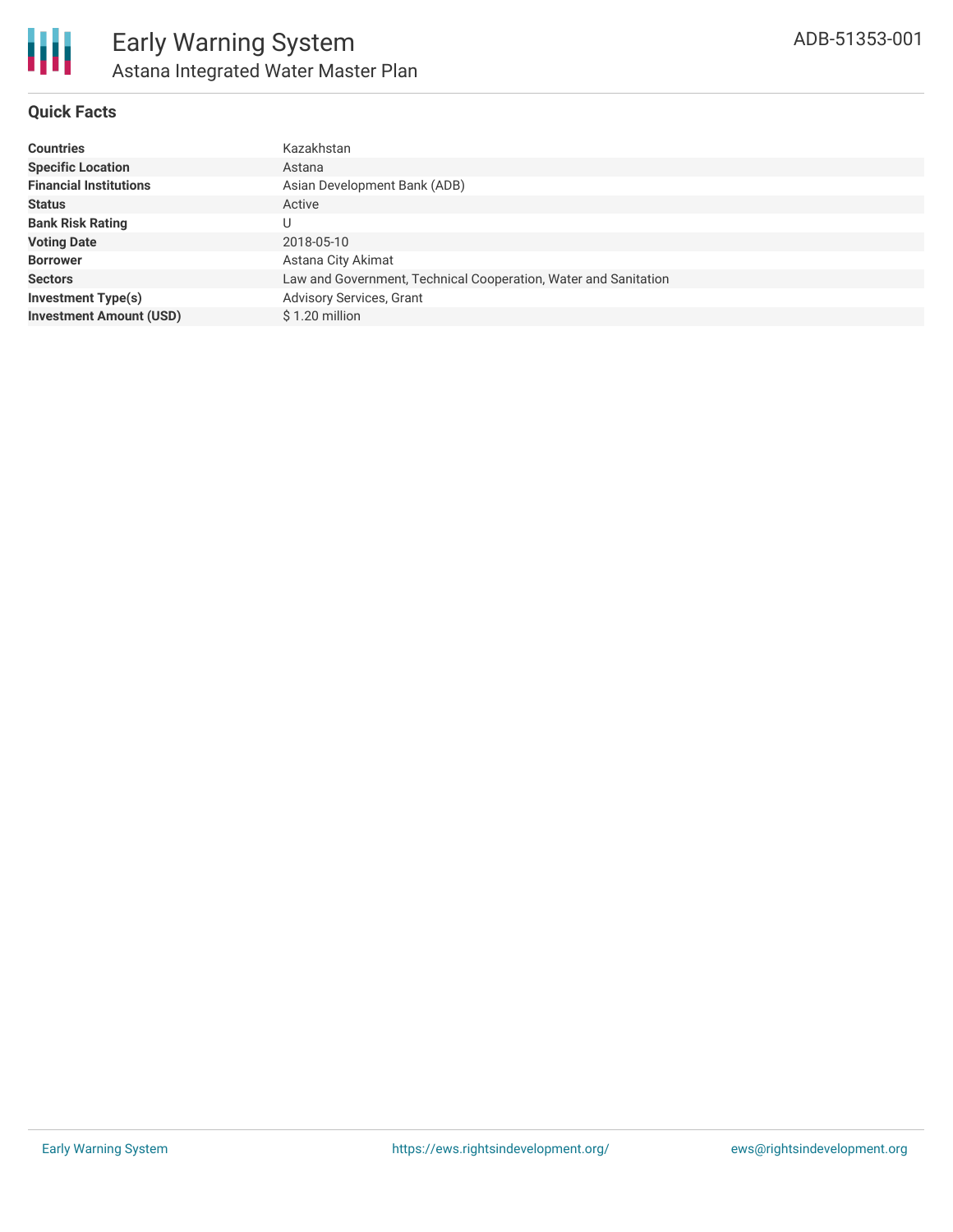

## **Project Description**

This project provides technical assistance to implement an integrated water resources management policy and master plan to improve Astana's water security, according to Bank documents. The main outputs from the technical assistance include:

- GIS-based data and information system on water management, including use of satellite and remote sensing
- Astana integreated water master plan
- Assessment and priortiization of investment programs and projects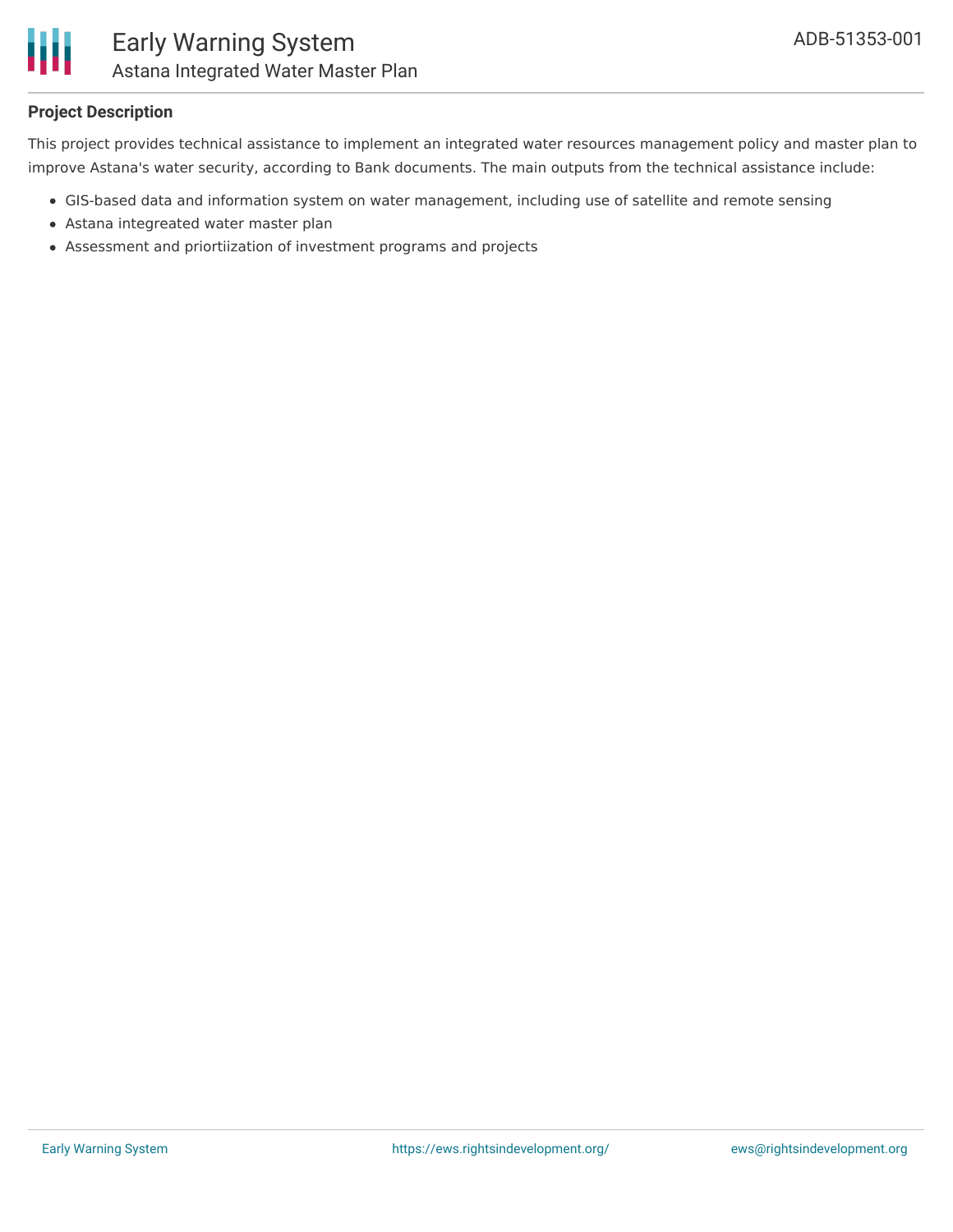

#### **Investment Description**

Asian Development Bank (ADB)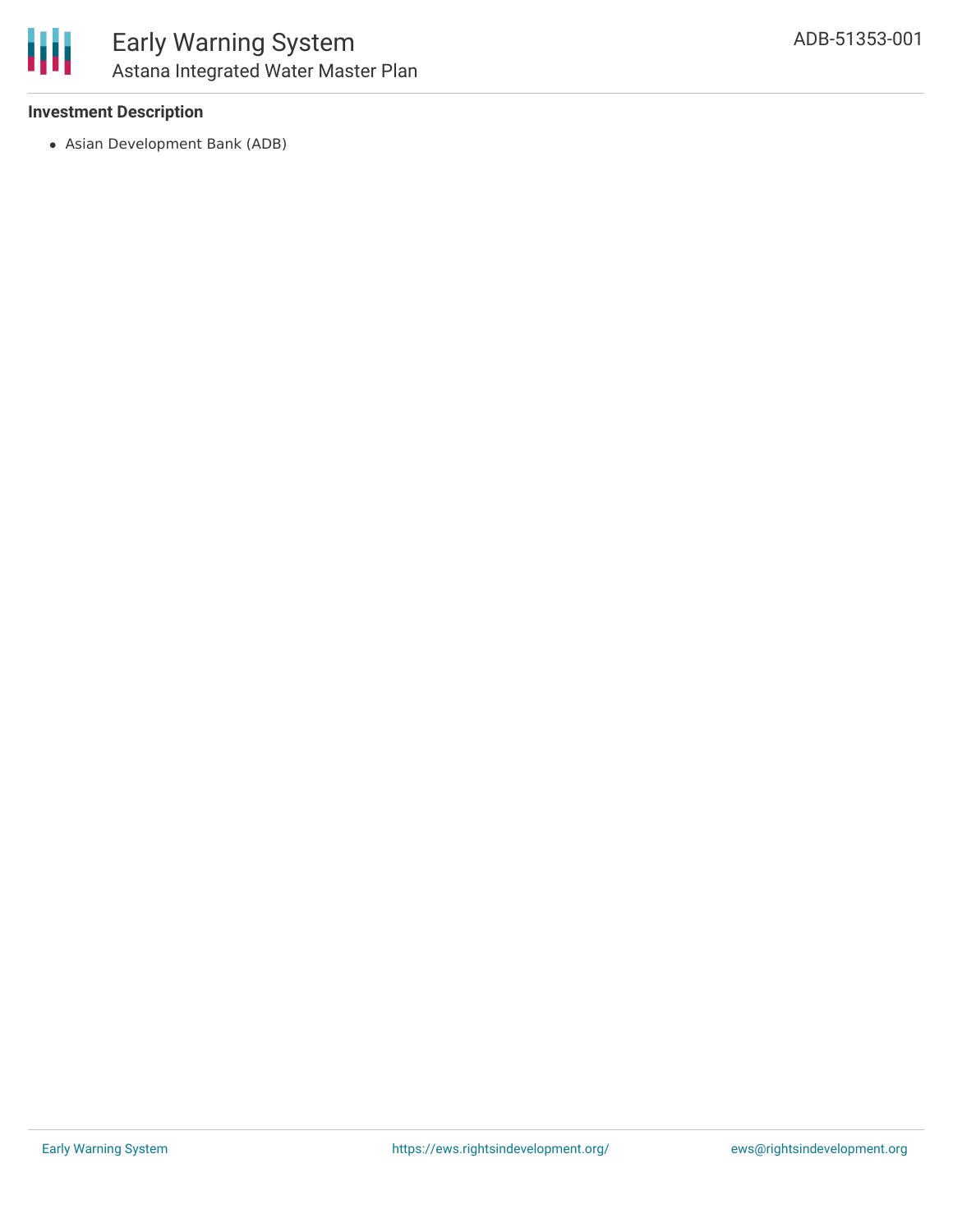

#### **Contact Information**

#### **Astana City Akimat**

Utilities Department of Astana City Astana City Akimat 11 Beibitshilik Street

#### **ACCOUNTABILITY MECHANISM OF ADB**

The Accountability Mechanism is an independent complaint mechanism and fact-finding body for people who believe they are likely to be, or have been, adversely affected by an Asian Development Bank-financed project. If you submit a complaint to the Accountability Mechanism, they may investigate to assess whether the Asian Development Bank is following its own policies and procedures for preventing harm to people or the environment. You can learn more about the Accountability Mechanism and how to file a complaint at: http://www.adb.org/site/accountability-mechanism/main